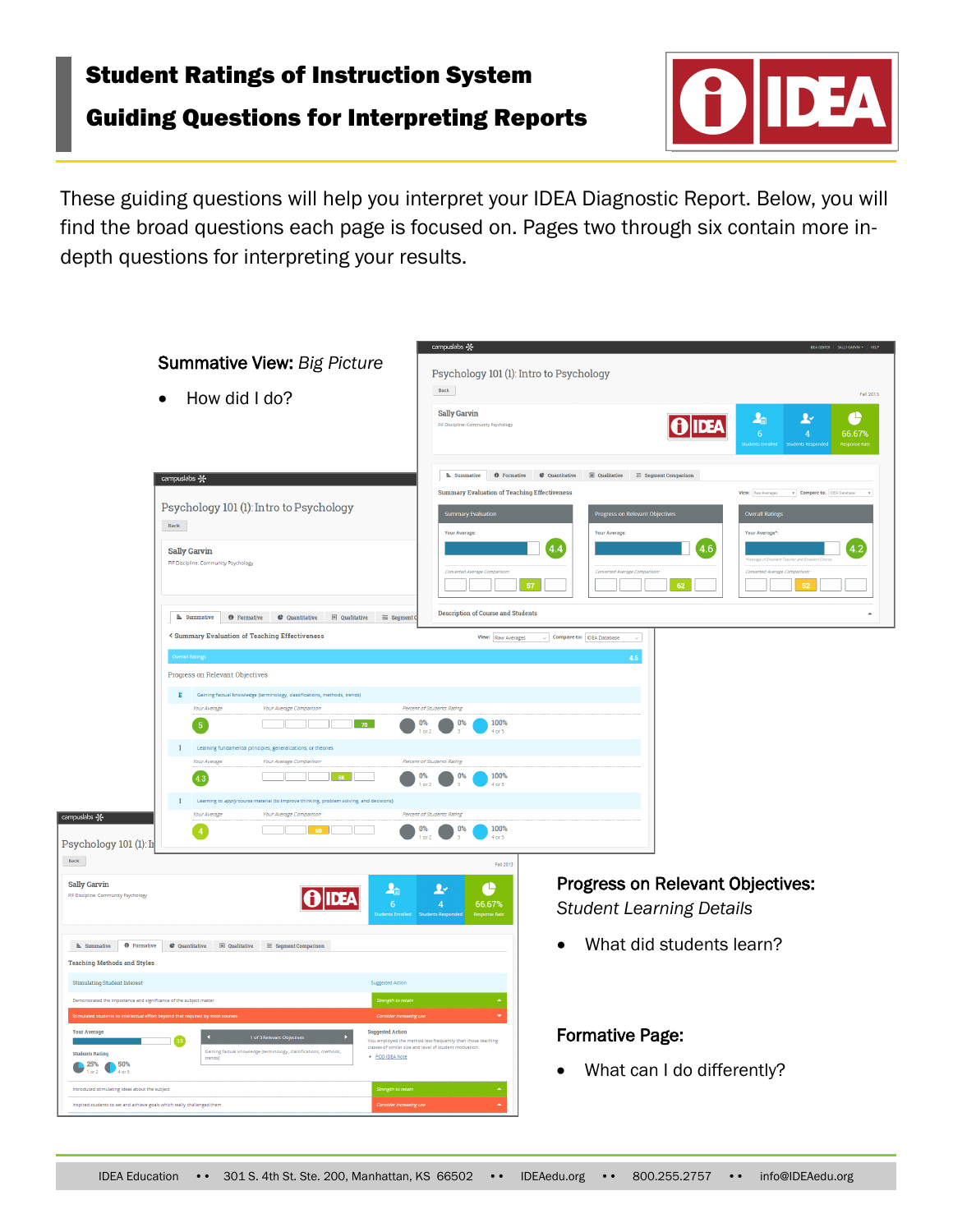| Psychology 101 (1): Intro to Psychology<br><b>Back</b>                                                                    | 1                                                                                       | <b>Fall 2013</b>                                                                                                                          |
|---------------------------------------------------------------------------------------------------------------------------|-----------------------------------------------------------------------------------------|-------------------------------------------------------------------------------------------------------------------------------------------|
| <b>Sally Garvin</b><br>FIF Discipline: Community Psychology                                                               |                                                                                         | 心<br>⊻≁<br>6<br>66.67%<br><b>Students Enrolled</b><br><b>Students Responded</b><br>Response Rate                                          |
| <b>E</b> Summative<br><b>O</b> Formative<br>Cuantitative                                                                  | <b>□</b> Qualitative<br><sup>≈</sup> Segment Comparison                                 | 4                                                                                                                                         |
| <b>Summary Evaluation of Teaching Effectiveness</b>                                                                       | $\mathbf 2$                                                                             | <b>Compare to</b><br><b>IDEA Database</b><br>View: Raw Averages<br>$\checkmark$                                                           |
| nary Evaluation<br>6<br>Your Average:<br>Converted Average Comparison.<br>57<br><b>Description of Course and Students</b> | Progress on Relevant Objectives<br>Your Average:<br>Converted Average Comparison:<br>62 | <b>Overall Ratings</b><br>5<br>Your Average<br>at Teacher and Excellent Course<br>*Average of Exci<br>Converted Average Comparison:<br>52 |
| <b>Course Description</b>                                                                                                 | Your Raw Average Scores                                                                 | Compared to Group Averages                                                                                                                |
| Amount of reading                                                                                                         |                                                                                         | 61                                                                                                                                        |
| Amount of work in other (non-reading) assignments                                                                         |                                                                                         |                                                                                                                                           |
| Difficulty of subject matter                                                                                              |                                                                                         | 60                                                                                                                                        |
| <b>Student Description</b>                                                                                                | Your Raw Average Scores                                                                 | Compared to Group Averages                                                                                                                |
| I worked harder on this course than on most courses I have taken.                                                         |                                                                                         | $\sqrt{4}$<br>58                                                                                                                          |
| I really wanted to take this course regardless of who taught it.                                                          |                                                                                         |                                                                                                                                           |
|                                                                                                                           |                                                                                         | 72                                                                                                                                        |

1. What percent of the class responded? (60% or higher response rate is desirable)

2. What was the average progress on relevant objectives? (those selected as Essential or Important)

3. Based on items for student motivation (I really wanted to take this class regardless of who taught it) and student work habits (As a rule, I put forth more effort than other students on academic work), what predictions would you make about adjusted scores? (Would they go up or down?)

- 4. How do the below scores compare to others? (IDEA database, discipline, & institution):
	- a. Progress on Relevant Objectives
	- b. Course description
	- c. Student description
- 5. What was the average score on the overall ratings (excellent teacher & excellent course)?
- 6. How effectively was this class taught? (Summary of all ratings)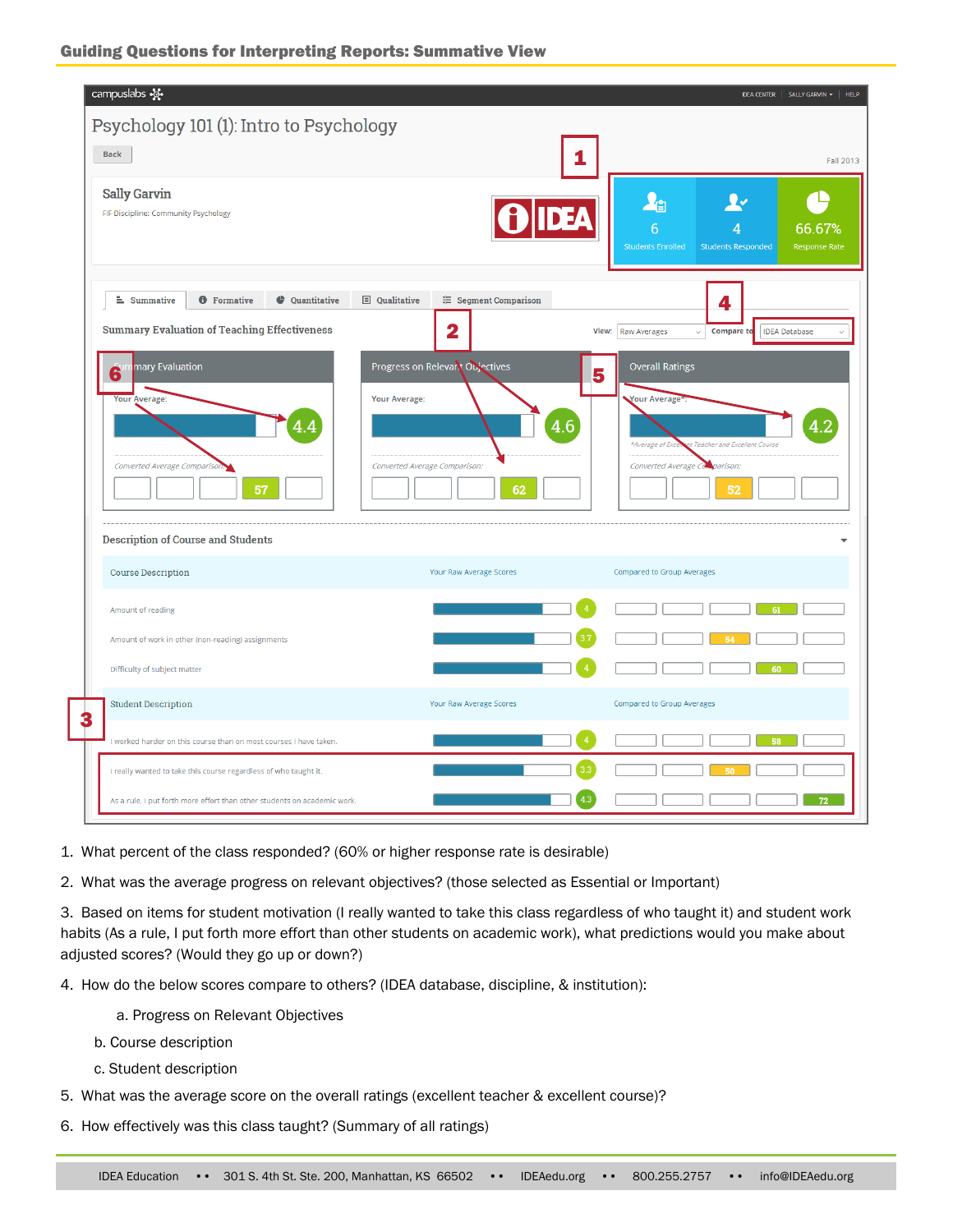#### Guiding Questions for Interpreting Reports: Student Progress on Relevant Objectives

| Back        |                                                             |                                                                                                                   |                                 |                                                    |                                             |                                |
|-------------|-------------------------------------------------------------|-------------------------------------------------------------------------------------------------------------------|---------------------------------|----------------------------------------------------|---------------------------------------------|--------------------------------|
|             | <b>Sally Garvin</b><br>FIF Discipline: Community Psychology |                                                                                                                   | <b>IDEA</b>                     | $\mathbf{A}_{\square}$<br><b>Students Enrolled</b> | $\Omega$<br><b>Students Responded</b>       | 66.67%<br><b>Response Rate</b> |
|             | $\equiv$ Summative                                          | <b>O</b> Formative<br>Cuantitative<br><b>El</b> Qualitative                                                       | <sup>≅</sup> Segment Comparison |                                                    | 4                                           |                                |
|             |                                                             | <b>&lt; Summary Evaluation of Teaching Effectiveness</b>                                                          |                                 | View:   Raw Averages                               | Compare to:   IDEA Database<br>$\checkmark$ |                                |
|             |                                                             |                                                                                                                   |                                 |                                                    |                                             |                                |
|             | tings                                                       |                                                                                                                   |                                 |                                                    |                                             |                                |
|             | Progress on Relevant Objectives                             |                                                                                                                   | 3                               |                                                    |                                             |                                |
| Е           | bur Averag                                                  | Gaining factual knowledge (terminology, classifications, methods, trends)<br>Your Average Co.<br>nparisc          | Percent of Students Ratin,      |                                                    |                                             |                                |
|             | $\overline{5}$                                              | 70                                                                                                                | 0%<br>O<br>$1$ or $2$           | 100%<br>4 or 5                                     |                                             |                                |
| I           |                                                             | Learning undamental principles, generalizations, or theories                                                      |                                 |                                                    |                                             |                                |
|             | <b>Your Averag</b>                                          | Your Average Comparison                                                                                           | Percent of Students Rating      |                                                    |                                             |                                |
|             | 4.3                                                         | 58                                                                                                                | 0%<br>0<br>$1$ or $2$           | 100%<br>4 or 5                                     |                                             |                                |
|             |                                                             |                                                                                                                   |                                 |                                                    |                                             |                                |
| $\mathbf I$ | Your Averag                                                 | Learning o apply course material (to improve thinking, problem solving, and decisions)<br>Your Average Comparison | Percent of Students Rating      |                                                    |                                             |                                |

- 1. What is the average progress on each of the selected objectives?
- 2. How many objectives were selected as essential or important?
- 3. What percent of students reported substantial or exceptional progress (4 or 5) on those objectives?
- 4. How do these results compare to group averages?
- 5. Identify which objectives need the most attention.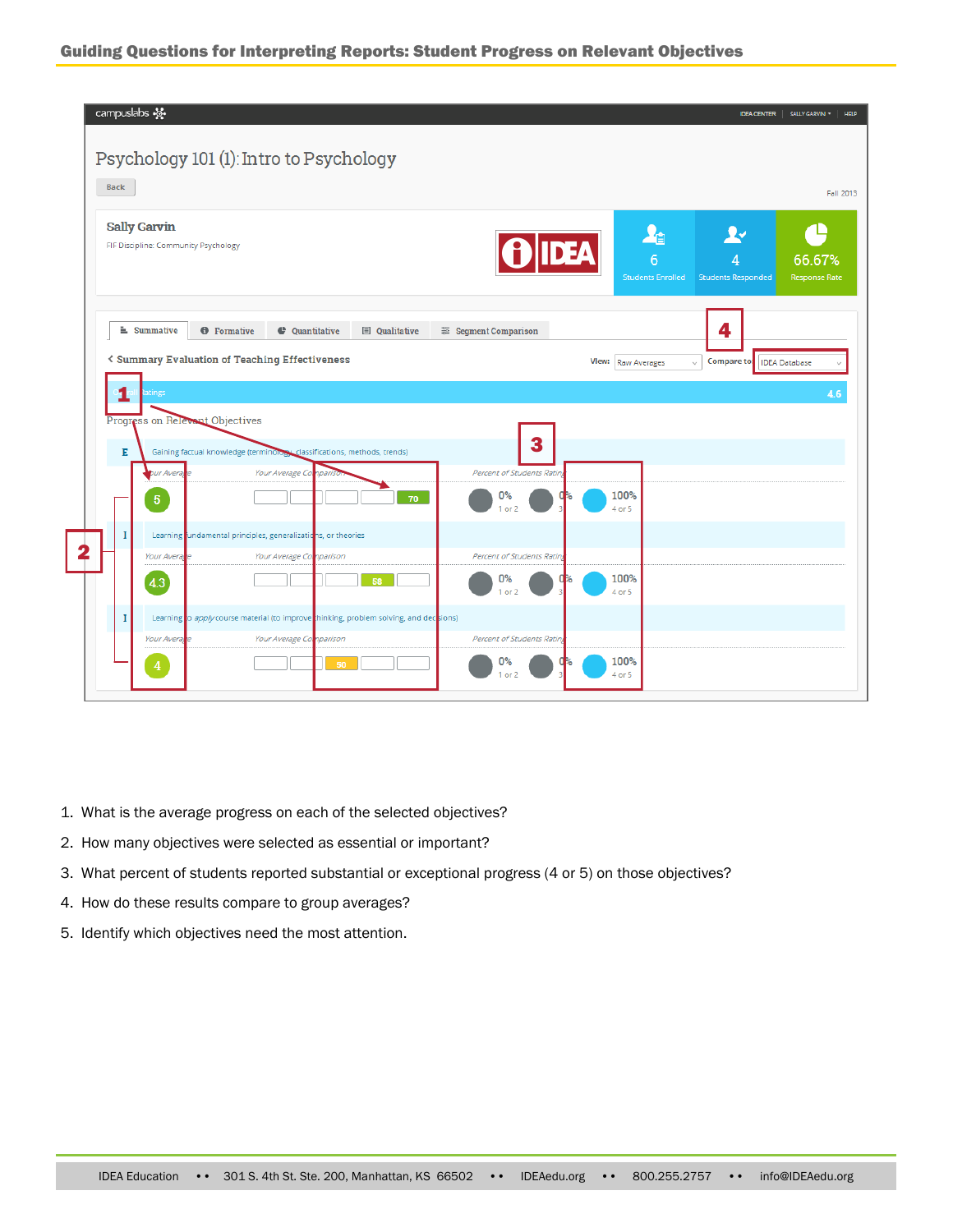#### Guiding Questions for Interpreting Reports: Overall Ratings (Excellent Teacher & Excellent Course)

| campuslabs -                                                                                                         |                                                         | IDEA CENTER   SALLY GARVIN ~<br>HELP                                                                                                                            |
|----------------------------------------------------------------------------------------------------------------------|---------------------------------------------------------|-----------------------------------------------------------------------------------------------------------------------------------------------------------------|
| Psychology 101 (1): Intro to Psychology                                                                              |                                                         |                                                                                                                                                                 |
| <b>Back</b>                                                                                                          |                                                         | Fall 2013                                                                                                                                                       |
| <b>Sally Garvin</b><br>FIF Discipline: Community Psychology                                                          |                                                         | $\mathbf{A}_{\square}$<br>⊻≁<br><b>O IDEA</b><br>$\overline{6}$<br>66.67%<br>4<br><b>Students Enrolled</b><br><b>Students Responded</b><br><b>Response Rate</b> |
| <b>≛</b> Summative<br><b>O</b> Formative<br>Cuantitative<br><b>&lt; Summary Evaluation of Teaching Effectiveness</b> | <sup>≈</sup> Segment Comparison<br><b>E</b> Qualitative | 3<br><b>IDEA</b> Database<br>View: Raw Averages<br>Compare to:<br>$\checkmark$                                                                                  |
| <b>Overall Ratings</b><br>Overall Ratin qs                                                                           | $\overline{\mathbf{2}}$                                 | 4.2                                                                                                                                                             |
| Overall, I rate this instractor a excellent teacher.                                                                 | Overall, I rate this course as excellent.               | <b>Overall Ratings</b>                                                                                                                                          |
| <b>Your Average:</b><br>4.3                                                                                          | <b>Your Average:</b>                                    | <b>Your Average:</b><br>4.2<br>4                                                                                                                                |
| Converted Average Comparison                                                                                         | Converted Average Comparison.                           | Converted Average Comparison:                                                                                                                                   |
| 52                                                                                                                   | 51                                                      | 52                                                                                                                                                              |

- 1. What was the average score on the Excellent Teacher item?
- 2. What was the average score on the Excellent Course item?
- 3. How do each of these scores compare to others?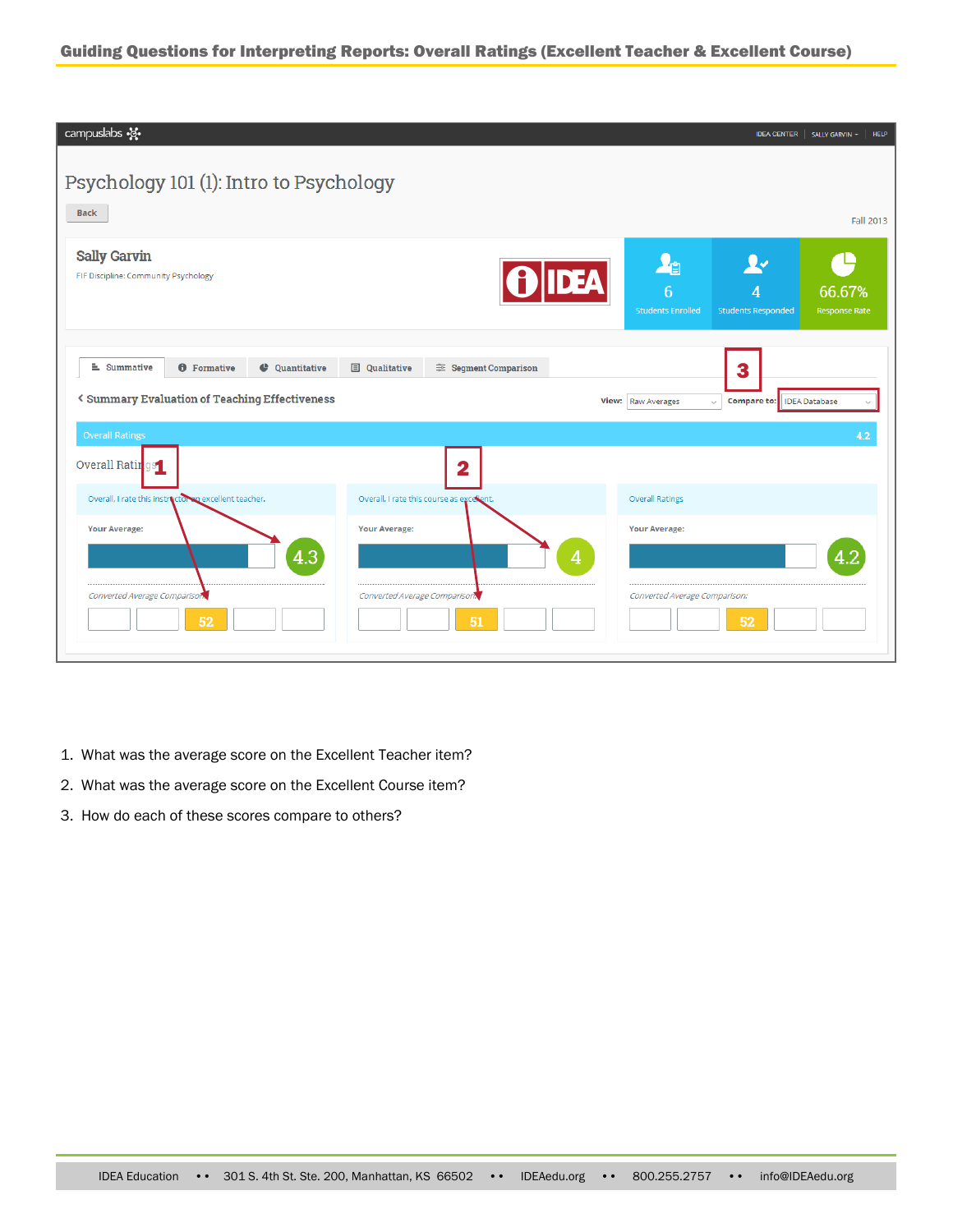campuslabs  $\mathcal{L}$ 

### Psychology 101 (1): Intro to Psychology

| <b>Back</b>                                                                                                                  | Fall 2013                                                                                                                     |  |  |
|------------------------------------------------------------------------------------------------------------------------------|-------------------------------------------------------------------------------------------------------------------------------|--|--|
| <b>Sally Garvin</b><br><b>DEA</b><br>FIF Discipline: Community Psychology                                                    | <b>A</b> a<br>⊻≁<br>$\overline{6}$<br>66.67%<br><b>Students Enrolled</b><br><b>Response Rate</b><br><b>Students Responded</b> |  |  |
| <b><i>O</i></b> Formative<br><b>E</b> Qualitative<br>$\triangle$ Summative<br>C Quantitative<br>Segment Comparison           |                                                                                                                               |  |  |
| <b>Teaching Methods and Styles</b>                                                                                           |                                                                                                                               |  |  |
| <b>Stimulating Student Interest</b>                                                                                          | <b>Suggested Action</b>                                                                                                       |  |  |
| Demonstrated the importance and significance of the subject matter                                                           | Strength to retain<br>▲                                                                                                       |  |  |
| Stimulated students to intellectual effort beyond that required by most courses                                              | Consider increasing use<br>$\hat{\phantom{a}}$                                                                                |  |  |
| Introduced stimulating ideas about the subject                                                                               | A.<br>Strength to retain                                                                                                      |  |  |
| Inspired students to set and achieve goals which really challenged them                                                      | Consider increasing use                                                                                                       |  |  |
| <b>Fostering Student Collaboration</b>                                                                                       | <b>Suggested Action</b>                                                                                                       |  |  |
| <b>Establishing Rapport</b>                                                                                                  | <b>Suggested Action</b>                                                                                                       |  |  |
| Displayed a personal interest in students and their learning                                                                 | Strength to retain                                                                                                            |  |  |
| Found ways to help students answer their own questions                                                                       | Retain current use or consider increasing                                                                                     |  |  |
| <b>Encouraging Student Involvement</b>                                                                                       | <b>Suggested Action</b>                                                                                                       |  |  |
| Related course material to real life situations                                                                              | Strength to retain                                                                                                            |  |  |
| Structuring Classroom Experiences                                                                                            | Suggested Action                                                                                                              |  |  |
| Scheduled course work (class activities, tests, projects) in ways which encouraged students to stay up-to-date in their work | Retain current use or consider increasing                                                                                     |  |  |
| Made it clear how each topic fit into the course                                                                             | Consider increasing use<br>$\hat{\phantom{a}}$                                                                                |  |  |
| Explained course material clearly and concisely                                                                              | A.<br>Retain current use or consider increasing                                                                               |  |  |
| Gave tests, projects, etc. that covered the most important points of the course                                              | Retain current use or consider increasing<br>×                                                                                |  |  |
|                                                                                                                              |                                                                                                                               |  |  |

 $\begin{tabular}{c|c|c} \textbf{IDEA CENTER} & \textbf{SALLY GARNIN} & \textbf{+} & \textbf{HELP} \end{tabular}$ 

#### 1. What suggested actions should the instructor consider?